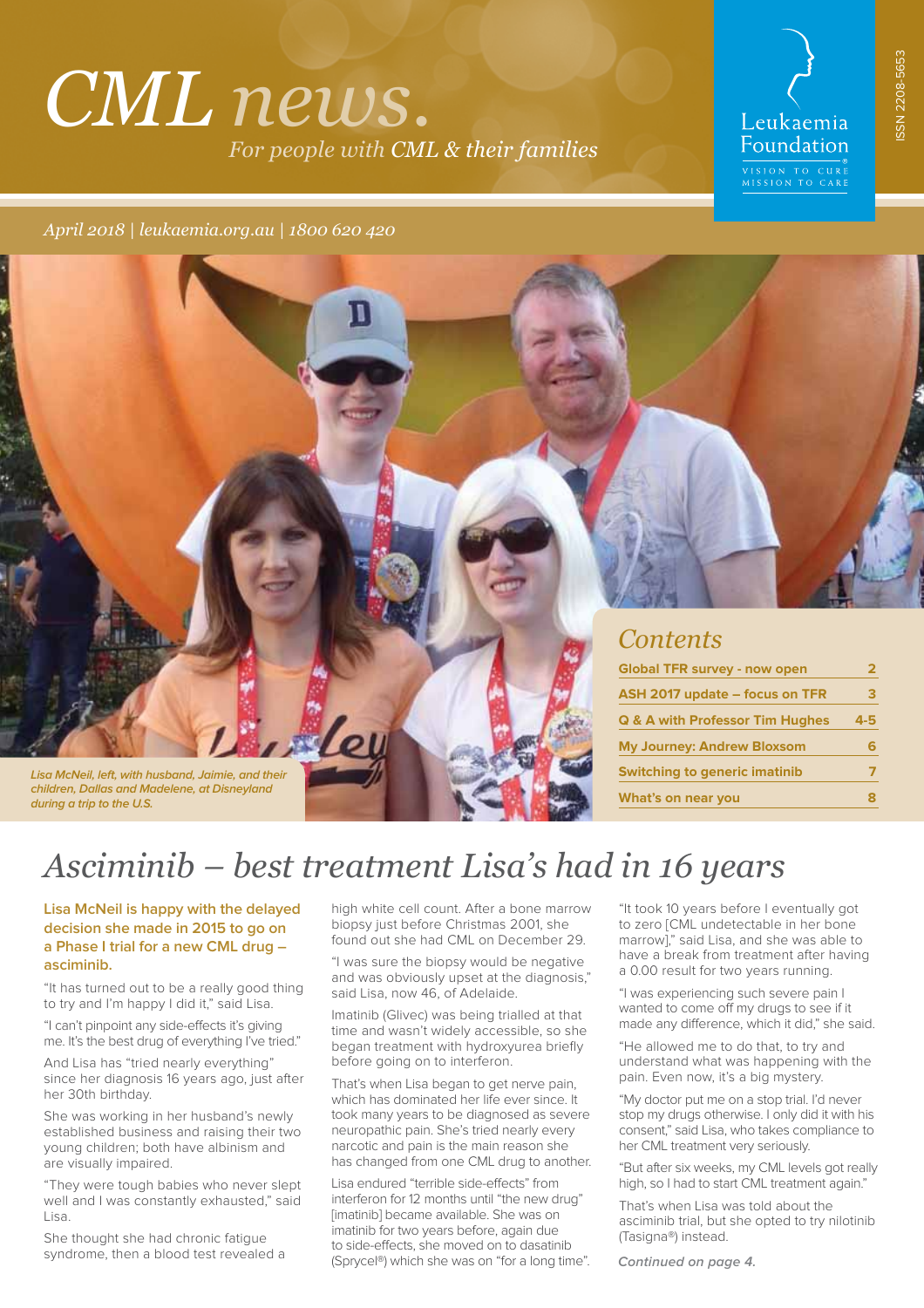# *TFR on nilotinib as second-line therapy*

## **An Australian Phase II trial has found most CML patients with a deep molecular response (DMR) to second-line therapy on nilotinib can achieve long-term treatment-free remission (TFR).**

2

In another finding, researchers at the South Australian Health and Medical Research Institute (SAHMRI) also concluded that for patients who do not achieve sustained DMR\* with imatinib, switching to nilotinib might enable more of them to become eligible for TFR.

The study comprised 163 people with chronic phase CML who had achieved a sustained DMR after switching from imatinib to nilotinib, and 126 of them (77%) were deemed eligible to stop nilotinib treatment.

At 48 weeks after stopping their tyrosine kinase inhibitor treatment, 58% of them maintained a treatment-free response, and 53% maintained it at 96 weeks.

Of the 56 patients who restarted nilotinib therapy, 55 of them regained a major molecular response and 52 regained MR4.5. None of these patients had CML progression to accelerated phase or blast crisis.

The study findings were published in Annals of Internal Medicine.

"We found that over 50% of patients have maintained treatment-free remission after two years of observation, suggesting that this is a reasonable option for patients who have received second-line nilotinib," said Professor Timothy Hughes, Consultant Haematologist at the Royal Adelaide Hospital and SAHMRI's Cancer Theme Leader.

"Other studies have suggested that patients who switched from imatinib to a more potent kinase inhibitor had a much lower probability of achieving treatmentfree remission if the reason for switching was poor response, compared to patients who switched for poor tolerance. We didn't observe this diference in this study.

"Importantly, we also documented that over 90% of patients who needed to restart their nilotinib therapy achieved a deep molecular response within 12 months of restarting."

The researchers stressed the importance of careful patient selection to ensure the safety of treatment discontinuation.

\* In CML, deep molecular response is defined as a reduction in the amount of circulating leukaemic cells from 100% down to less than 0.01% (a four log reduction in the overall number of leukaemic cells) and is the prerequisite for an attempt at TFR.



# #TFR4CML

# *Global online survey on treatment-free remission*

## **For the last 15+years, CML has gone from a fatal disease to a chronic one where people take a tablet every day.**

By adhering to their treatment on one of the targeted tyrosine kinase inhibitor (TKI) therapies, they can have a near-normal lifespan.

And now there is the possibility that some people with CML can stop their treatment and stay in treatment-free remission (TFR) for a long time.

An online global survey is collecting the thoughts, experience and outcomes of CML patients who are planning to stop or have already stopped treatment with their TKI.

This is an initiative of the international CML Advocates Network and information from the survey will be used to create education materials for people with CML and also healthcare providers during the four stages of TFR.

The TFR 4 CML patients survey is aimed at better understanding the concerns, challenges and motivations during the decision phase, the first probation stage after stopping, and when attempting TFR has either worked or failed.

The survey, which is open now and runs through to July 2018, is seeking participation by people who are thinking about stopping, those who have stopped, as well as those who have had to restart treatment due to a rising PCR\*.

It takes around 20 minutes to complete the anonymous survey and the responses are confidential.

The results will be professionally analysed to obtain patient-based evidence about TFR that will support both patients and doctors.

\* PCR: polymerase chain reaction – a diagnostic and monitoring test used in CML to measure response to treatment.

Here is a link to the survey: **http://bit.ly/TFRCML**

# *Individualised support for your CML treatment journey*

**PATHWAY is a support program that ofers information and support for people on CML medication including those advised by their doctor that they can stop taking their CML treatment.**

The program supports people with CML at each stage of their treatment, as well as their relatives and caregivers.

#### For more information visit: pathwayofsupport.com.au

Whether you have just been diagnosed or have been on treatment for many years, there are tailored services and updates that may be of benefit.

The support includes a welcome call and regular follow-up phone calls from a dedicated PATHWAY registered nurse to discuss how you're getting on without treatment, as well as regular SMS notification to remind you of the recommended monitoring requirements.

Speak to your doctor about enrolling into PATHWAY TFR.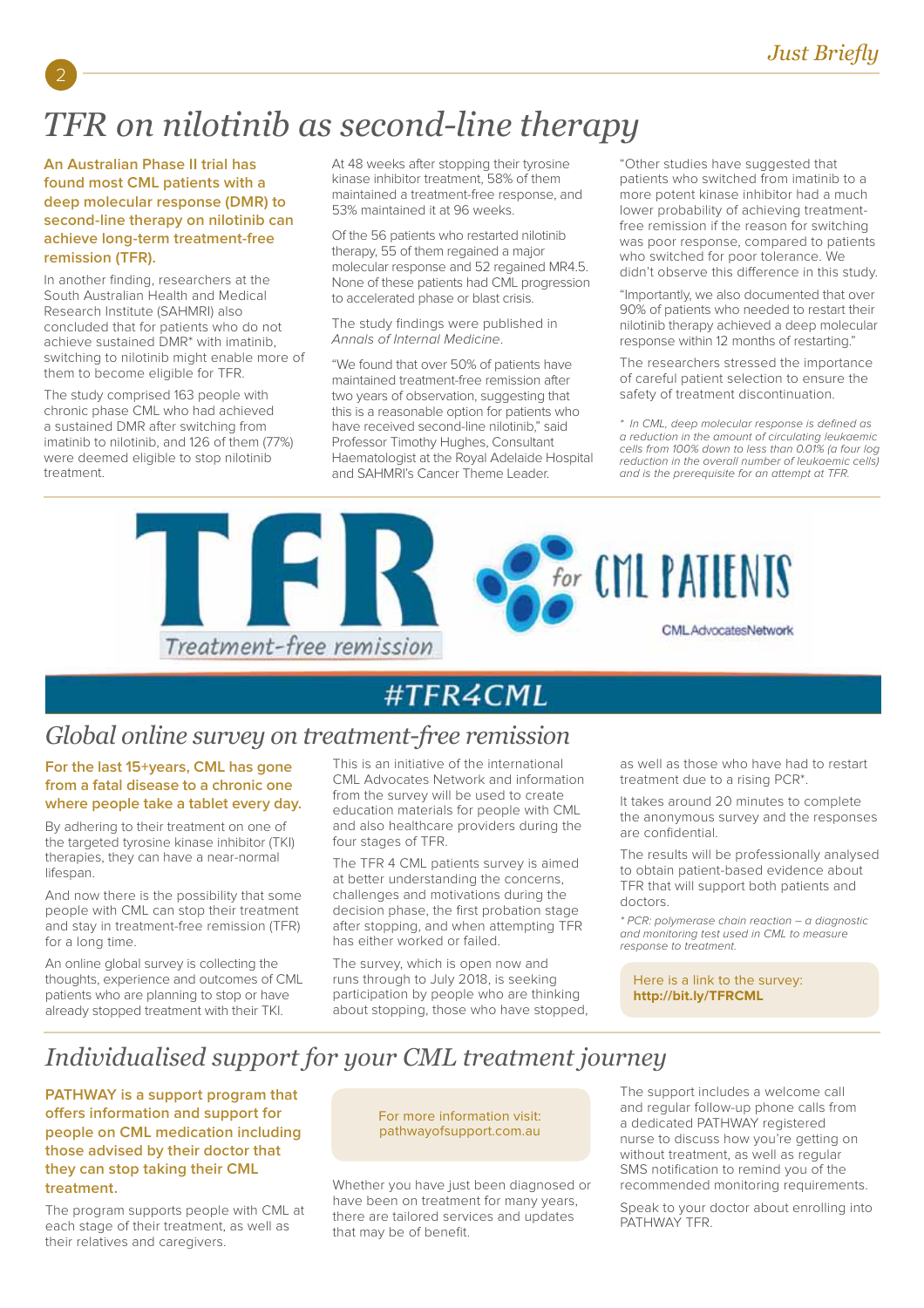# *Updated data on TFR from ASH 2017*

**New data presented at ASH 2017\* underlined findings of previous trials and the increasing certainty on the safety of stopping CML treatment in a controlled and closely monitored clinical setting.**

Uncertainty remains about factors that might predict whether a patient can successfully stop treatment or will experience a recurrence of CML leading to re-starting therapy. And there's still no clarity about the underlying biological mechanisms as to why some patients can stop successfully while others can't.

More than 2500 patients have stopped TKI treatment on STOP trials. Therapy-free remission (TFR) is achieved in 40-55% of patients after stopping TKI treatment while in deep molecular response (at least MR4, BCR-ABL below 0.01%) following several years of TKI treatment. Around 9 out of 10 patients who fail to stop treatment will lose their MMR within six months of ceasing their treatment. Current trials are trying to identify prognostic factors that predict the likelihood of an individual patient remaining in remission.

### **EURO-SKI**

This is an ongoing trial and the largest stopping treatment study. Eligibility is based on being on any TKI treatment for at least three years and having a deep molecular response (MR4) for at least one year. Patients restart treatment if their PCR rises above MMR (BCR-ABL 0.1%). Of the 868 patients recruited, 47% remained in therapy-free remission at 36 months after stopping treatment. Even though 9 of 10 recurrences were within the first six months after stopping, there was a slow but steady decline of patients in therapyfree remission afterwards. There have been late relapses after 36 months, and a Scandinavian doctor mentioned one of his stop patients had a late recurrence after five years, which points to ongoing PCR monitoring.

Prognostic modelling on the data of 448 patients showed the best results of stopping imatinib were achieved if patients had at least 5.8 years of imatinib therapy and at least 3.1 years of deep molecular response. Similar data for dasatinib and nilotinib has not yet been



Professor Timothy Hughes with his poster at ASH 2017.

analysed. A patient's prior history of suboptimal response or resistance to TKI therapy decreased the probability for therapy-free remission.

#### **DASFREE**

The dasatinib stop study is stricter than EURO-SKI, with a required deep molecular response of MR4.5 (BCR-ABL 0.0032%). Patients need to have received dasatinib for at least two years (one year less than EURO-SKI), have a deep molecular response for at least one year (same as EURO-SKI) with treatment restarted at the loss of MMR.

One-year follow-up data showed 44% had received dasatinib first-line, with the others going on this treatment after resistance or intolerance to prior treatment. The TFR rate at one year was 48-54% for first-line patients and 43% for second and subsequent lines of treatment. Median duration from discontinuation of therapy to loss of MMR was four months (range 1-16 months). All patients who had to restart treatment quickly regained MMR after therapy was

reinitiated (median time to regain MMR was 1.9 months) and 90% regained at least MR4.5. The DASFREE study strongly supports the feasibility of stopping treatment in deep molecular response in first-line treatment with dastatinib and beyond.

3

#### **TWISTER STOP**

Long-term follow-up data in 40 imatinibtreated patients who had enrolled in the TWISTER study in 2006 and who had remained in TFR for a median of 8.6 years (range 5.8-10.8 years) showed the number of residual CML cells may further decline. A poster by Professor Timothy Hughes reported on minimal residual disease (MRD) levels in six patients over time, which decreased from a median of MR5.3 to MR6. This reduction in leukaemic cells, even after stopping imatinib treatment, could be either due to extinction of longlived CML cells that lack the capability to self-renew, or the depletion of slowly proliferating CML precursor cells.

\* The annual meeting of the American Society of Hematology, at Atlanta (U.S.), last December.

# *Nilotinib label now includes stopping therapy info*

**The second generation CML treatment, nilotinib (Tasigna®), is the first tyrosine kinase inhibitor (TKI) to have treatment-free remission included on its product label.** 

Almost all patients with CML have an abnormality known as the Philadelphia chromosome (Ph+ CML), which produces a protein kinase called BCR-ABL, which causes malignant white blood cells to proliferate uncontrollably.

TKIs target and block the ability of the BCR-ABL protein kinase to send signals that drive production of these malignant cells.

Several TKIs are listed on the Pharmaceutical Benefits Scheme to treat a range of cancers

in addition to CML but Tasigna is the first of them to have information on stopping therapy included on its Australian label for CML patients.

The addition of this data on the label provides people with CML and physicians with important clinical information for a potential approach for managing Ph+ CML.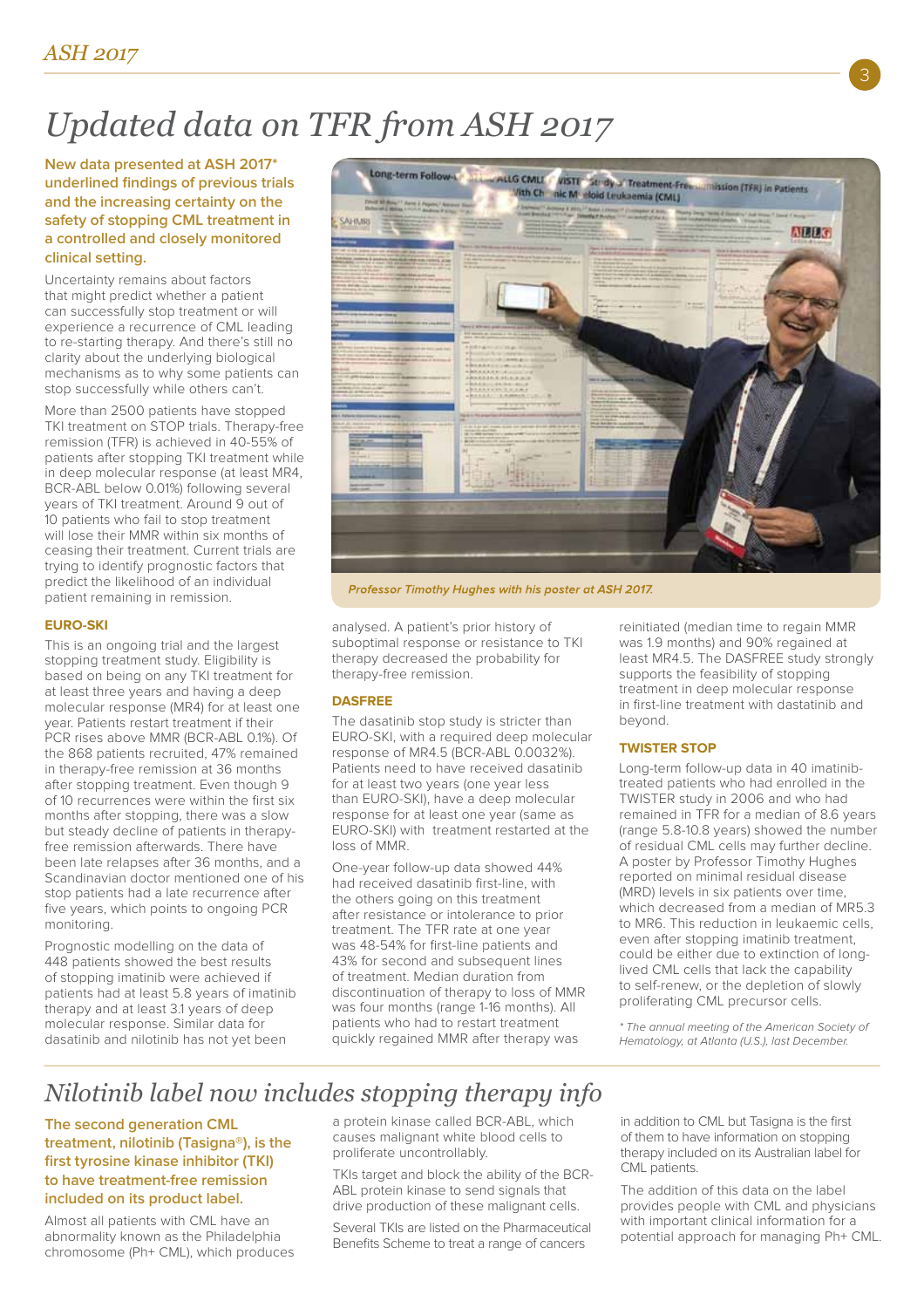# *Q & A: Professor Timothy Hughes*

**World leader in CML research, Professor Timothy Hughes has seen CML transform from "a universally fatal disease" in the 1980s, to a chronic disease requiring lifelong therapy in the 2000s, to a disease where treatment-free remission is possible for many in the current decade. He is Cancer Theme Leader at the South Australian Health and Medical Research Institute (SAHMRI), Beat Cancer Professor at the University of Adelaide, and has a host of accolades including the GSK Award for Research Excellence 2017.**

### **Why did you choose a career in CML?**

I specialised in CML after having the privilege of working with [the late] John Goldman in London in the 1980s. He was the leader in the field at that stage. CML was such a fascinating and challenging disease. We knew a mutant gene caused the leukaemia but couldn't convert that knowledge into treatment. I thought this was a worthwhile challenge to build my career on.

## **How has CML treatment changed?**

The first agent that had an impact on survival was interferon. It was very toxic, with severe side-efects and only benefited about 25% of patients. When the tyrosine kinase inhibitors (TKIs) first became clinically available in Australia around 2000, we started seeing good responses in over 80% of patients.

The responses were deeper and the tolerance of these oral agents was much better. This complete turn around in both efectiveness and tolerance is important when you're talking about a life-long therapy. The first TKI was imatinib (Glivec®) and the responses were so dramatic that a couple of CML experts, including me, proposed that perhaps some patients could eventually stop their therapy.

## **What was the initial response to treatment free remission?**

The French and the Australian groups pioneered the concept of treatment-free remission (TFR) as a potential ultimate goal of CML treatment. For many years TFR was regarded as dangerous and inappropriate and something patients would find confusing, as on the one hand we tell them to take their drug every day, and on the other hand, one day we tell them to stop taking their drug. There's still a lot of concern about doing it properly, under the right conditions. The risk is that clinicians who aren't very experienced at treating CML may misinterpret or only get half the message and stop their patient's therapy after a couple of years when their responses have been good, but not as deep as you need to get successful TFR. That's something we talk about a lot at meetings and workshops; the critical requirements that make TFR a safe thing.

### **What stopping treatment trials have been held here?**

We started a trial in 2006, as did the French, where patients who'd had the

deepest response for at least two years actually stopped their therapy. Both trials made the same observation. Half the patients rapidly regained their leukaemia population, had to go back on therapy and got good [CML] control. And half remained in deep response, with no need for further therapy. Some patients have been off therapy for more than 10 years now, and remain in remission. So, we're starting to think of the possibility of actually curing some of these patients, but won't know that for another 10-20 years. In Adelaide, we have 80+ patients who have come off their drug and around half are still in remission. The other half have had to go back on their TKI drug and we're now looking at other ways of getting them off their therapies.

## **What's the latest results around TFR?**

Our knowledge has rapidly evolved as we do more of these trials. The initial trials were only for patients who'd had a very long exposure to imatinib – at least eight years – and that's when we found out it was safe to attempt TFR. Now there are two more potent kinase inhibitors (nilotinib, dasatinib) that can be used as frontline therapy. The question we wanted to address was – do you need to wait so long before stopping these more potent TKIs, because we're achieving deep responses much earlier than we did with imatinib? We've conducted some studies and one was published last month in the Annals of Internal Medicine showing patients who've gone on a more potent TKI, after switching over from imatinib, are able to stop their therapy successfully as well. Another recent study shows that if you actually start [CML treatment] with the more potent drug, you can in many cases get them off their therapy within four to five years.

# *Continued: Asciminib – best treatment Lisa's had in 16 years*

"I could have gone on the trial drug I'm on now, but I didn't want to," said Lisa.

"It hadn't been tried in humans and I felt at the time that I didn't need to put myself in that position, in case something did go wrong.

"Most people who come off their drug and relapse, like I did, will achieve total zero again within about three months," she said.

But after 12 months on nilotinib, Lisa's CML level still hadn't returned to zero, and that's when she changed her mind and decided to try asciminib.

"I thought maybe it's worth giving it a go," said Lisa who joined the asciminib trial in mid-2015.

"It was a bit scary because it was a Phase I trial. But by then people all round the world were on it. My doctor, who has conferences with other [trial] doctors every couple of weeks, didn't feel it was a risky thing for me to do."

"It's a tablet you take once a day and a bit like nilotinib, you have to fast one hour before or two hours after a meal.

"I take five tablets (200mg) before I go to sleep, so I don't get nausea, and I take painkillers every day," said Lisa.

"I've taken 3½ years and two drugs to get another zero. At my last appointment, it went up to .013, but I had a couple of 0.00s before that," she said.

"My personal aim is to get to 0.00, stay there for two years, then trial coming of the drugs again.

"I want to do that because I still have problems with my pain – it's a constant thing that bothers me more than the leukaemia. And I know my pain significantly improves when I'm not on any drugs.

"Where I'm sitting now, my [CML] levels are very low. There's no problem with living like that and the drug isn't giving me any new side-efects apart from pain and

fatique which have been ongoing issues," said Lisa, who works six hours a day most weekdays, depending on how her health is at the time.

"And even though I work, I am not actually that productive most days."

All Lisa's spare time is devoted to designing a new house, due to begin construction this year. And she's looking forward to a trip to America with her husband, Jaimie, to celebrate their 25th wedding anniversary.

"It's been a really tough journey but I learnt to be strong from my brave sister who passed away from cystic fibrosis.

"My other incentive to continue to fight comes every day from my two amazing children, who themselves face daily challenges with their vision impairment. They are such an inspiration to me.

"That's why I'm quite determined to get to zero and try coming off the drug, to see what happens again."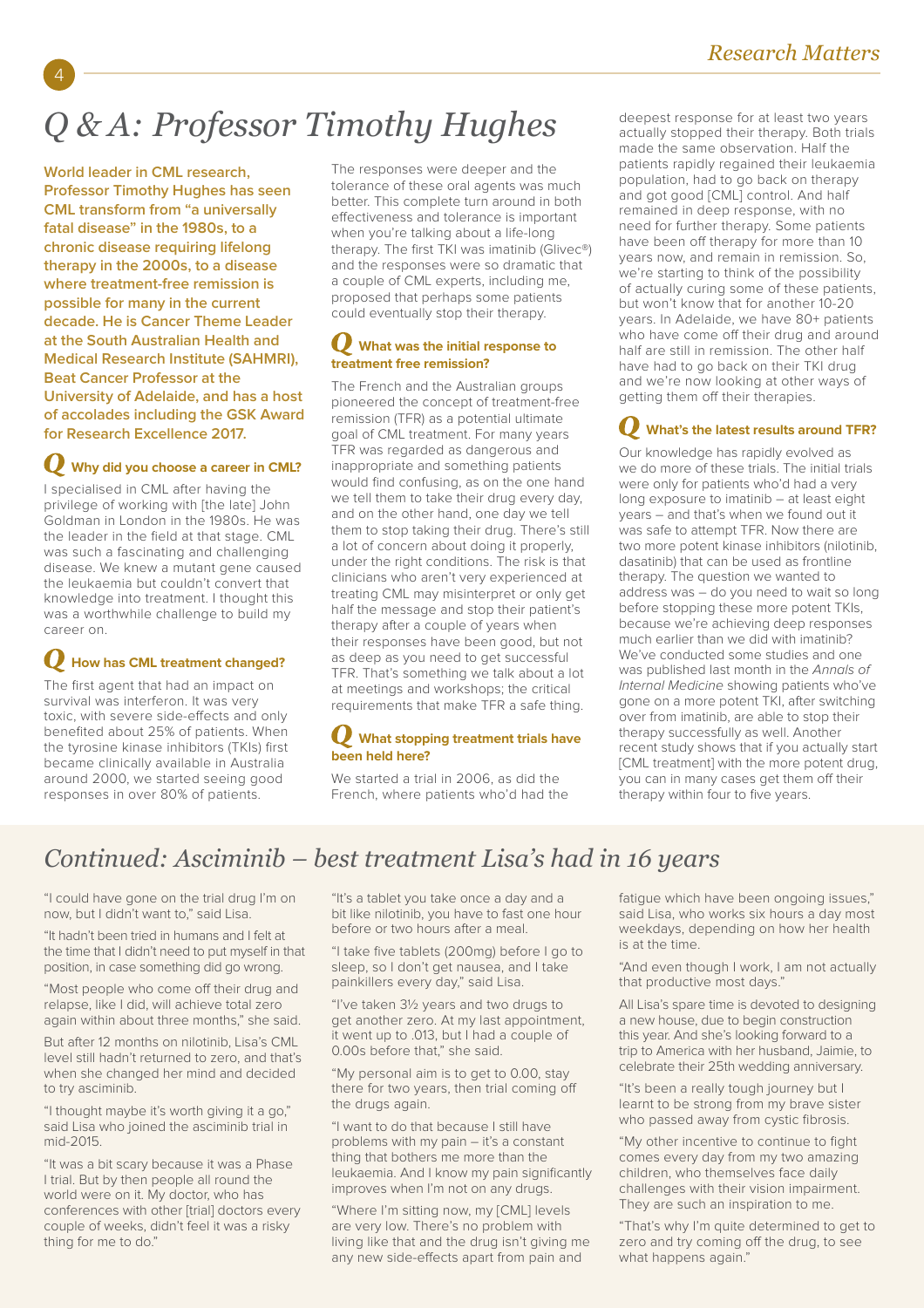That's a very strong message to give to a young patient, particularly a young woman who wants to start a family but is aware that they can't attempt pregnancy while taking TKI therapy because it's teratogenic. This has been a real dilemma for many young women. Now, if they go on to more potent therapy right from the start, there's a very good chance they'll get a deep response in three to five years, and thus be eligible to attempt to achieve TFR.

*"Asciminib may become the big new development of this decade and take over from the TKIs as the preferred treatment for CML."*

### **Why do half the patients who stop treatment relapse?**

That's something we're actively investigating. It's clear that the longer you keep a patient on their drug and the longer that they have achieved a deep response, the more likely it is that they will remain in TFR. There are competing hypotheses. One is that we're gradually getting rid of the leukaemic stem cells capable of causing relapse and eventually you no longer need the drug because you no longer have the cells present that are capable of relapsing. The other hypothesis, with equally strong evidence, is that the immune system is capable of controlling the CML cells when you get down to a very low number in the blood and bone marrow, so you no longer need TKI therapy at that stage. If that is the case, the way forward is to stimulate the immune system to allow patients to stay off their therapy long-term. There are trials starting where we use immune stimulatory drugs to see if we can achieve better success. There's a lot of interest in the checkpoint inhibitors being used in melanoma and lung cancer, which show remarkable activity because they awaken the immune system to see the cancer. There will be trials using those agents in this setting [CML] as well. The problem is, they are not without toxicity and you have to be very careful about using a toxic drug in a [CML] patient who has an excellent long-term chance of survival and whose only issue is whether they're on their drug or not. The challenge is to find drugs that are very low in toxicity but can give a meaningful boost to the immune system, to increase the chances of success when therapy is stopped.

# **What new drugs are in the pipeline?**

We have 22 patients in Australia (and more than 200 people worldwide) on a Phase I trial for a very new drug, asciminib (previously called ABL-001). The TKIs (imatinib, nilotinib, dasatinib) work as small molecules that compete with ATP\*, blocking kinase activity, and thus killing leukaemic cells because they are dependent on kinase activity for survival. In the process, there's some spill over of their efectiveness and activity



Professor Timothy Hughes: "Asciminib is rapidly moving towards clinical development as a mainstream drug in CML".

against other normal and important kinases, which lead to side-efects (e.g., diarrhoea, fatigue, bone pain and muscle cramps). There's been a lot of interest in developing an inhibitor that doesn't have these off-target effects. Asciminib is an allosteric inhibitor – a new class of inhibitor – designed not to compete with ATP but to block this overactive kinase by binding to a diferent site on the protein, so you gain this incredible specificity. For someone who has come on to asciminib because they can't tolerate any of the TKIs or can't achieve a good response, this is a last chance. (See cover story.) We've been really excited by the results, which I first presented at the American Society of Hematology annual meeting in 2016.

### *"We can have fair confdence that the TGA does due diligence on the generics that are licensed in Australia and that it is safe to switch across."*

We plan to publish a major paper on the trial results, which demonstrates the drug is much better tolerated than any of the TKIs and is efective in many patients who don't respond to the TKIs. Asciminib may become the big new development of this decade and take over from the TKIs as the preferred treatment. It is being developed by Novartis, the company that originally developed Glivec (imatinib) and they are now moving into Phase II and Phase III studies. We are about to start a Phase III study comparing asciminib to another TKI, so it's rapidly moving towards clinical development as a mainstream drug in CML.

## **Have many of your patients switched to generic imatinib?**

Imatinib came off patent last year in Australia, allowing generic forms of the drug to be marketed in Australia at a lower cost. There was concern amongst patients about switching from the trusted drug they'd had for the last decade (Glivec) and worry that other (generic) forms of imatinib would not be effective. Numerous trials, including careful studies from Canada and Eastern European countries, where these changes came in a couple of years earlier than here, demonstrate that patients who had received good responses on the Novartis form of imatinib (Glivec), were maintaining their response when they switched to the generic form of the drug. Clinicians in Australia are generally satisfied that the generic drugs available to our patients are of good quality. We've been communicating that to patients and most are now pretty comfortable. Gradually, patients are understanding that any new drug (e.g., cholesterol-reducing statins) progress to a phase where appropriate generics are the norm. We can have fair confidence that the Therapeutic Goods Administration does due diligence on the generics that are licensed in Australia and that it is safe to switch across. (See story on page 7.)

\* ATP: a complex organic chemical that participates in many processes.

Part 2 of this interview with Professor Hughes will appear in the next issue of CML News.

5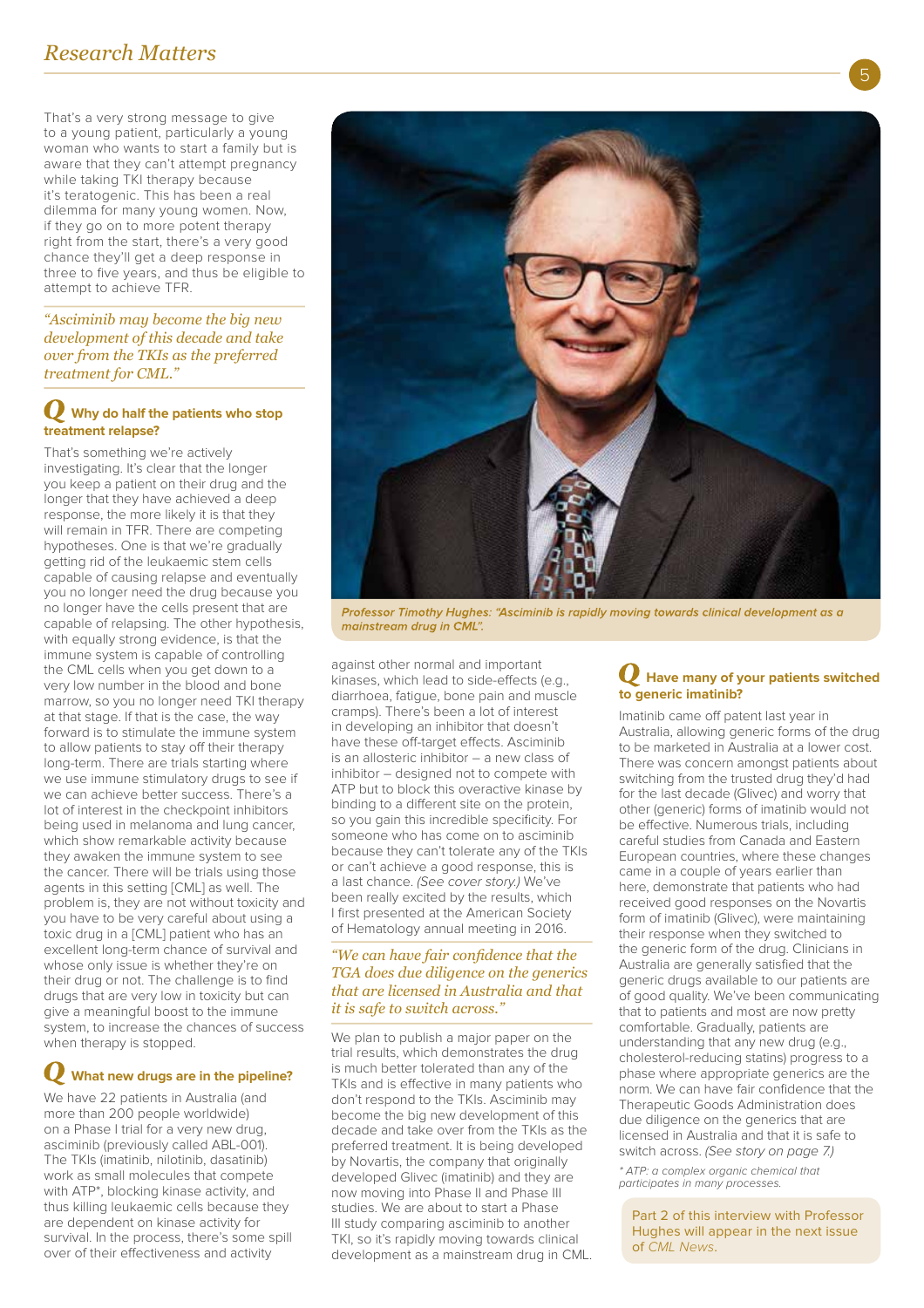# *CML's given Andrew "a better and more balanced life"*

## **Andrew Bloxsom tried to delay a follow-up appointment with his GP until after a planned international business trip where he had 10 flights in eight days. Luckily he didn't.**

6

"If I'd left the country, I probably wouldn't have come back," said Andrew, 41 of Sydney, describing the lead up to his diagnosis with CML.

It had been a Monday in May 2016 when he'd gone to his GP for a check-up because of a "little constant cough". He was due in Melbourne two days later, then travelling on to New Zealand and Singapore.

He was to have a blood test, which he put off until the next day (Tuesday) because he was "so busy", and later that afternoon he noticed five missed calls from his GP.

"My GP said he 'needed to see me first thing tomorrow'," said Andrew, an account director with an IT firm.

As his doctor was so insistent on seeing him immediately, Andrew took his wife, Tracey, to the appointment early the

following morning (Wednesday), so she could take him on to the airport.

"I had my mind set on getting my flight changed to later in the day," said Andrew, but within three hours, he was in hospital!

"I felt alright and I'd done a quick race on Saturday<sup>"</sup> said Andrew, an avid cyclist who runs the junior academy at his Eastern Suburbs Cycling Club.

"But my body was starting to break down. My blood counts were so high and my spleen and kidneys were loaded up."

Six months earlier a cycling friend, William Richards, had been diagnosed with lymphoma.

"He'd said: 'you and I should ride to Canberra'. This was before I got sick."

They went ahead with these plans. Together they rode 370km over two days with three other friends, family and fellow club members in November 2016, raising \$8000 for the Leukaemia Foundation.

Last November, a larger group of 12 did the ride again, this time raising \$13,000 and finishing at John James Village – the Leukaemia Foundation's patient and family accommodation centre in Canberra. Andrew and William are working on the details of their Sydney 2 Canberra Leukaemia Cycle 2018, in what is fast becoming an annual ride.

Andrew has been on imatinib since starting treatment in June 2016 and after a few months he changed his medication to generic imatinib.

"After three months, when my counts weren't coming down, my dose was upped from 400 to 600mg."

It took Andrew a few months to digest having leukaemia and last year he suffered some depression.

"But at the end of the day, it's actually given me a better and more balanced life," said Andrew, who had accumulated 60 days annual leave and 40 days sick leave at the time of his diagnosis.

Dates for Andrew and William's S2C18 ride: the weekend of **27-28 October 2018**.



After completing the S2C17 ride, Andrew Bloxsom with his wife, Tracey, who rode with him last year, and their children, Millie, 10, and Bronte, 9, who both cycled the last eight kilometres, from Parliament House to the Leukaemia Foundation's John James Village.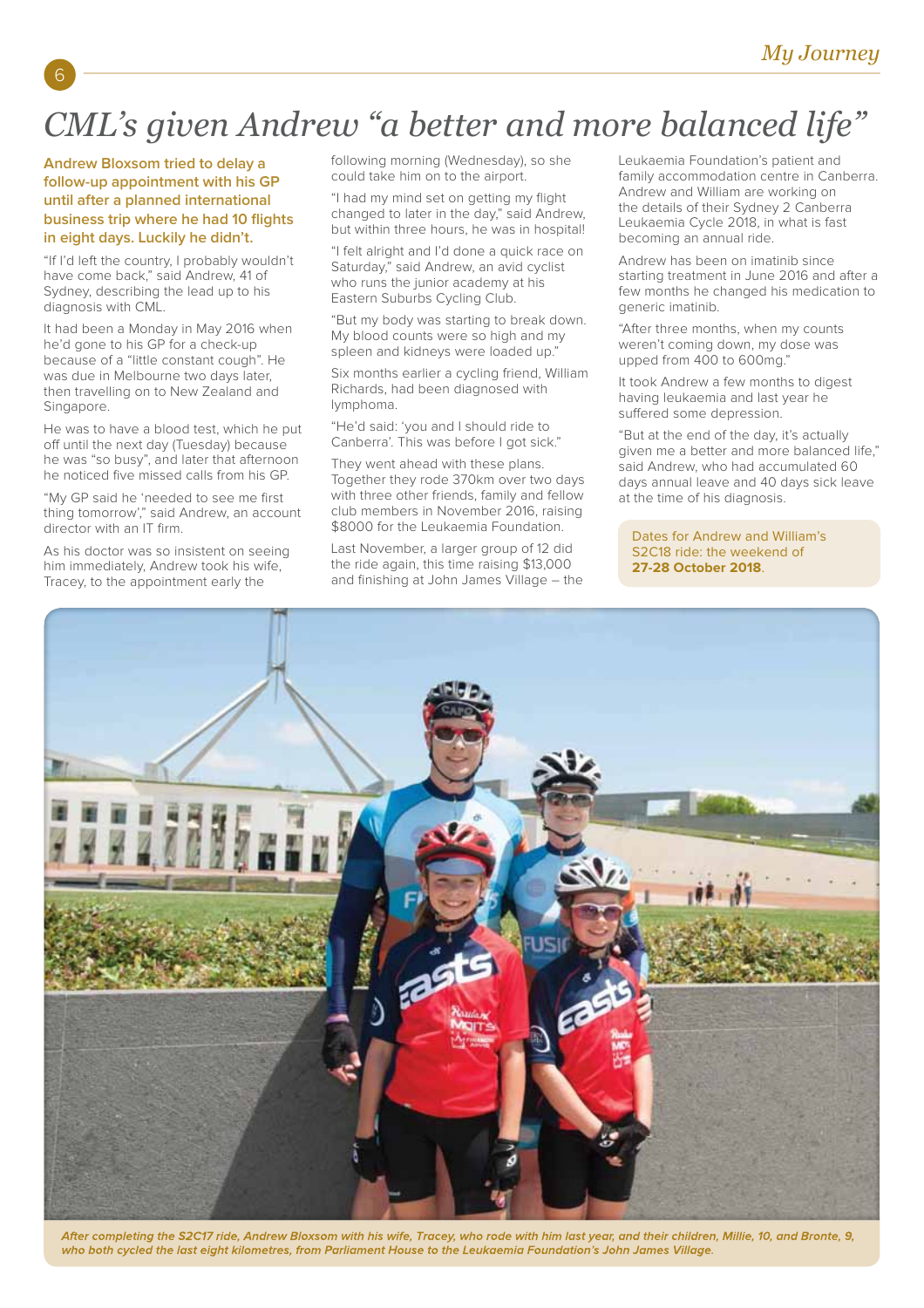# *Ken's "continuing as normal" on generic imatinib*

### **Ken Verrier, who chose to switch to generic imatinib\* nine months ago, says he feels no diferent and his CML levels are continuing to fall.**

"I haven't had any problems at all," said Ken.

"I still have some days that are worse than others of course but it's been a pretty smooth transition."

Ken was diagnosed with CML in September 2015 soon after he moved to Cairns for a fresh start, having taken a redundancy as a sea captain in South Australia.

When he decided to shift back to Adelaide, "to be closer to family and friends and have access to a better medical system", he had already begun treatment on dasatinib. During the six months Ken was on this drug, he had a lot of side-efects – nausea, muscle pain and fatigue.

"I was feeling really yuck and when I saw another haematologist he changed my medication to imatinib," said Ken, 43, now of Port Pirie.

"At first, I still had a lot side-efects from the imatinib, but nothing like I had with dasatinib which made me pretty crook. I struggled to get out of bed and couldn't really work.

"For the last couple of years the sideefects have settled down. It's like I've got used to them," he said.

But Ken hasn't been able to return to work and is now permanently disabled due to pre-existing back issues that have been exacerbated since he got sick coupled with fatigue from the leukaemia.

When he was filling his imatinib prescription in mid-2017, a pharmacist told him about generic imatinib.

"It came with a free skin care pack," said Ken.

"I've had a problem with the skin on my arms and my face which gets very dry from the imatinib. I only have to scratch my skin and it tears and bleeds.

"These (skin) products have made a big diference. When I use them regularly my skin doesn't seem so bad."

Ken contacted his haematologist's office to let him know he was changing to a generic brand of imatinib, and to make sure there weren't any changes in the medication and that it wouldn't cause any problems.

"They said – 'it's all the same medication and it shouldn't be a problem'."

In the seven months since Ken has been on generic imatinib he said he felt no diferent and hadn't noticed any changes.

"I've just continued on as normal and my CML levels are still coming down.

"My doctor is very happy with the way everything is going and hopefully I'll get down to 0.00 which will be nice. It's at 0.02, I'm getting pretty close.

"It's good to see some competition in the pharmaceutical industry come in and it's much cheaper for the government through the PBS," said Ken about the availability of generic brands of imatinib.

"The cost of the generic medication I'm on is \$2486, nearly \$1000 cheaper than Glivec. The cost for me is \$39.

"And it's working. What more can you ask for?"

\* The patent for the original imatinib (Glivec®) ended in October 2016 and new brands of the drug have since entered the market.



Ken Verrier made the change last year from original to generic imatinib.

# *Generic imatinib benefts Leukaemia Foundation*

## **The Leukaemia Foundation benefits from sales of generic imatinib in a partnership with Australia's first 'forbenefit' pharmaceutical company.**

For Benefit Medicines (FBM) was established under a social enterprise model with the sole purpose of distributing 100% of profits to patient support and medical research in Australia.

FBM distributes an imatinib generic drug – Cipla Imatinib. This medicine, approved by the Therapeutic Goods Administration for use in Australia, is required to meet

the same strict regulations as applied to the original brand (Glivec®), with regard to quality, safety and efectiveness.

Since November last year, FBM Foundation has supported the Leukaemia Foundation through a partnership agreement where 100% of profits from sales of their brand of imatinib (Cipla Imatinib) go to the Leukaemia Foundation.

With a change to Cipla Imatinib, the Leukaemia Foundation can receive thousands of dollars which will be directed to further research based on the Leukaemia Foundation's research funding policy.

FBM's generic medicine – Cipla Imatinib – is now available on prescription from doctors and for dispensing through pharmacies. It is listed on the Pharmaceutical Benefits Scheme and is the same cost to people with CML as other current CML imatinib medications.

For more information about generic imatinib refer to the Q & A article on page 3 in CML News, October 2016: **http://bit.ly/CMLnews16**